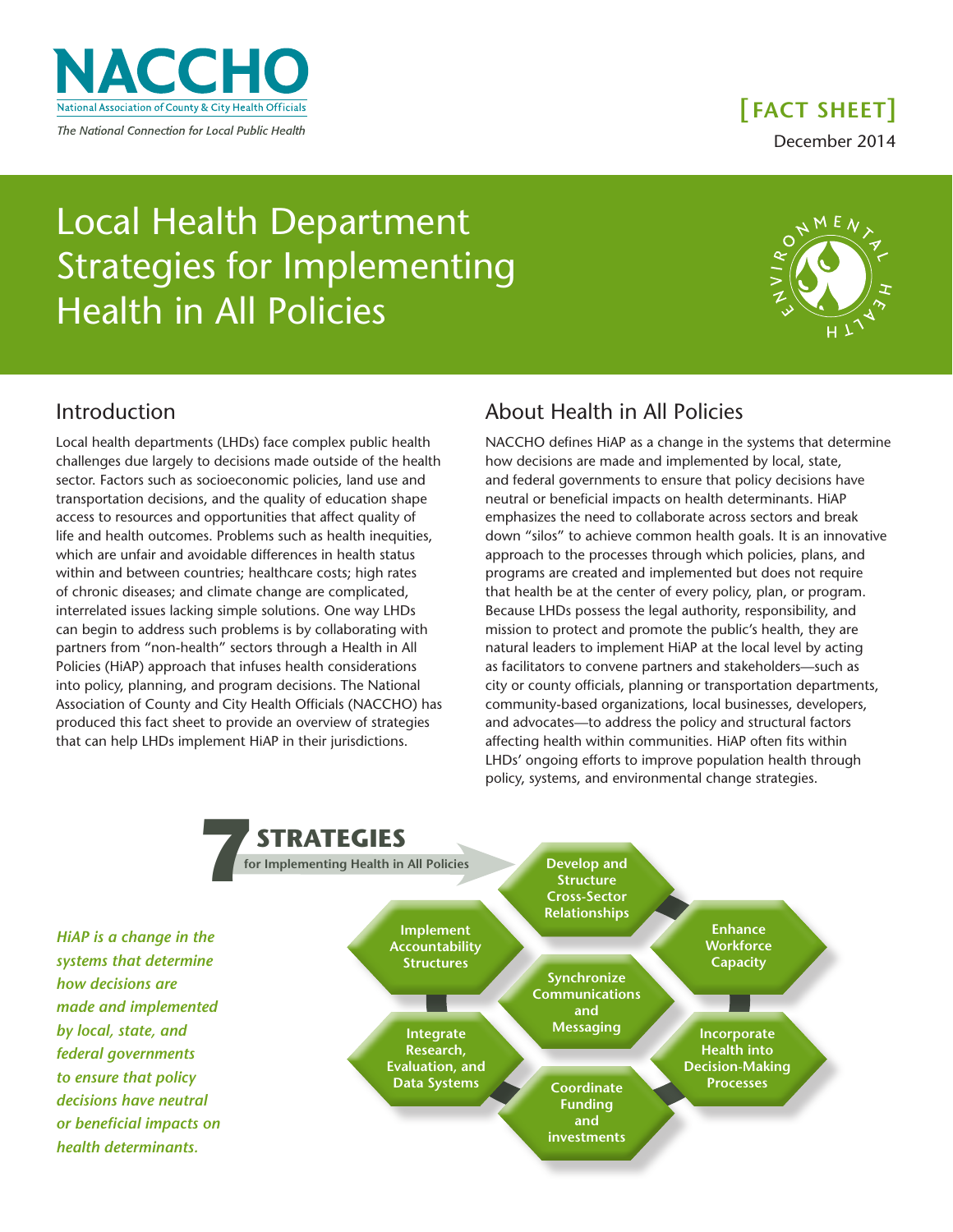# Strategies for Implementing Health in All Policies

HiAP comprises different strategies and tactics for increasing health considerations in government practices and processes at multiple scales, scopes, and levels of government. LHDs can use the following seven strategies for implementing HiAP at the local level.<sup>1</sup>

#### **Develop and Structure Cross-Sector Relationships**

Meaningful collaboration is the foundation of successfully implementing HiAP. Tactics for developing and structuring cross-sector relationships can be formal or informal. Formal structures, such as councils, committees, task forces; management practices; and memorandums of understanding help ensure accountability but can lack flexibility. Informal structures, such as temporary workgroups and voluntary teams, can inform initial working relationships and provide the basis for a more formal relationship to take shape.

# **2**

**3**

**1**

#### **Incorporate Health into Decision-Making**

LHDs can use a variety of tactics to integrate health into decision-making, such as cross-sector needs assessments, strategic planning, priority setting, and developing common goals and objectives. LHDs can refer to guides, protocols, and checklists when best practices exist on how to infuse health into specific decisions. For example, health impact assessments and community health assessments can help LHDs to incorporate health considerations into land use or transportation policies by informing decisions or developing strategies to avoid or mitigate negative health effects.

## **Enhance Workforce Capacity**

LHDs can increase their capacity to implement HiAP by creating opportunities for staff to interact across sectors and with external stakeholders; training staff on how to develop and maintain partnerships; implementing hiring practices that incentivize collaboration with partners outside the health sector; hiring non-traditional staff, such as planners; and identifying specific staff to administer and sustain partnerships and coordinate HiAP implementation.

#### **HIAP IN ACTION: RELATIONSHIPS**

The Mayor's Healthy Hometown Movement Leadership Team in Louisville, KY, is chaired by the director of the Louisville Metro Department of Public Health and Wellness. The team includes multiple directors of various city departments that affect residents' ability to make healthy choices where they live, work, and play. The team's goal is to improve residents' health by developing and implementing policies, programs, and practices that address factors that affect health, such as programs to increase access to healthy food options, reduce tobacco use, and increase physical activity.

#### **HIAP IN ACTION: DECISION-MAKING**

In 2013, Crook County (OR) Health Department won NACCHO's LHD of the Year Award in the small jurisdiction category for a health impact assessment related to bicycle and pedestrian safety in the town of Prineville. The LHD conducted the assessment to identify health concerns related to lack of safe places to walk and bicycle and to influence planners' and community members' viewpoints in developing a 20-year transportation plan.

#### **HIAP IN ACTION: WORKFORCE**

Tacoma-Pierce (WA) County Health Department hired a planner to lead its built environment program. The planner, with a background in urban and regional planning, helps the LHD achieve the aims of the program to promote healthy livable communities by supporting the considerations of human health in planning processes.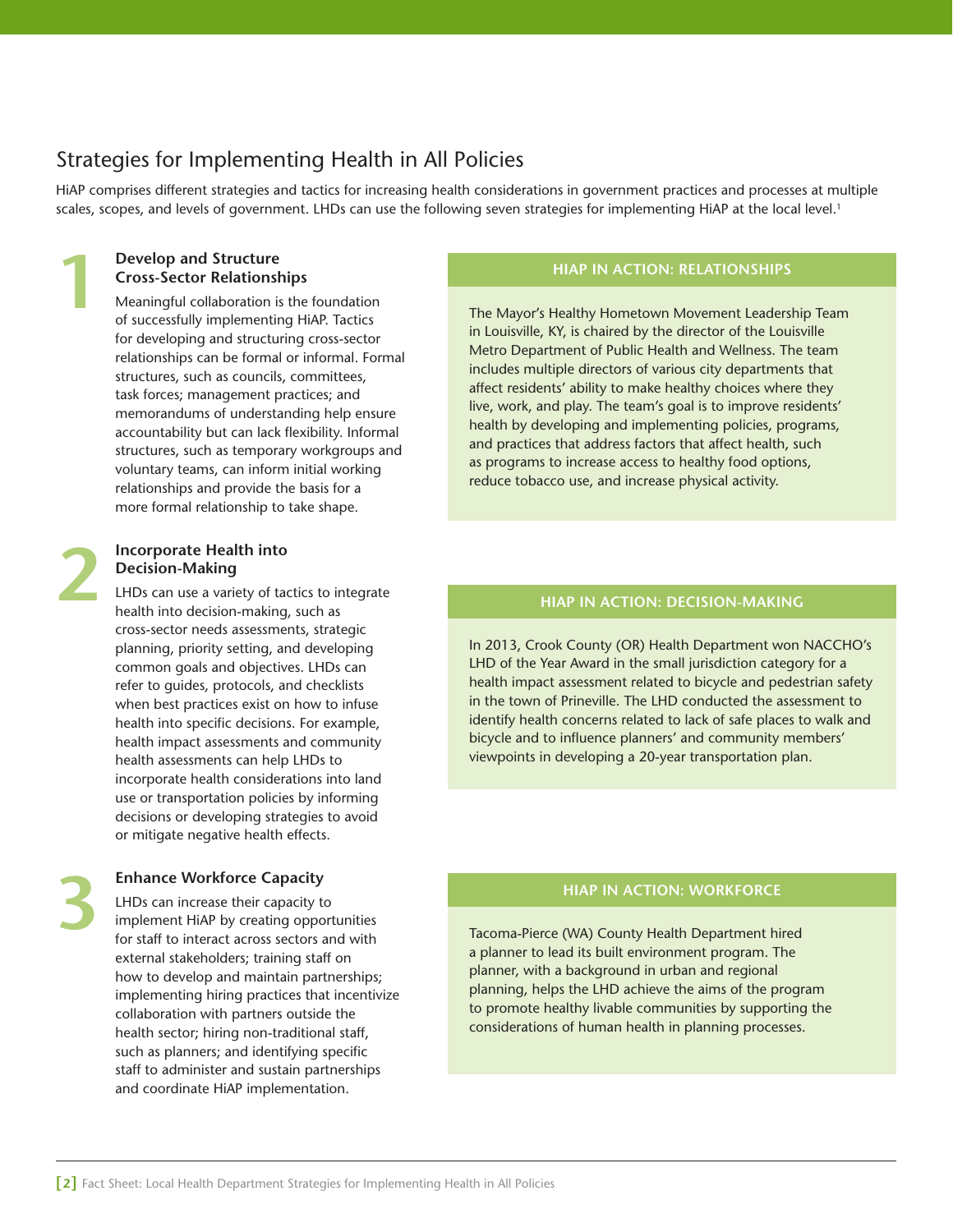# **4**

**5**

**6**

**7**

## **Coordinate Funding and Investments**

LHDs can incorporate health considerations into funding and investments by working with partners to develop funding announcements, cooperative agreements, and contracts that include health criteria; coordinate investments; and review and score funding applications that weight the inclusion of health objectives.

## **Integrate Research, Evaluation, and Data Systems**

LHDs can use data from research and evaluation to identify the potential impact of cross-sector policies on health and find opportunities to maximize the positive health impacts of such policies. For example, LHDs can integrate crosssector data and indicators such as access to parks and healthy food into health data sets; include health indicators in program evaluation; and use data to validate health performance measures.

## **Synchronize Communications**

Communication is the foundation for building a common vision among LHDs and partners. Tactics include framing activities in terms of how they relate to different sectors; developing common messages across sectors; establishing a shared platform for cross-sector communication; and developing joint policy statements.

## **Implement Accountability Structures**

Accountability structures help LHDs and partners to sustain HiAP efforts in the long term by assigning responsibility and ensuring transparency. Such structures include budget oversight and public reporting; performance measures and objectives that include health considerations; and monitoring and enforcing laws that might affect health.

#### **HIAP IN ACTION: FUNDING & INVESTMENTS**

The Mid-Ohio Regional Planning Commission passed a Complete Streets Policy mandating that all projects funded by the commission accommodate all users, including pedestrians, bicyclists, users of mass transit, people with disabilities, and the elderly.

## **HIAP IN ACTION: RESEARCH, EVALUATION, DATA**

The San Francisco Department of Public Health, with the support of community advocates and health evidence demonstrating the need to prevent roadway-related air quality conflicts, worked with the board of supervisors to pass Article 38 of the San Francisco Health Code. Article 38 requires assessment of the roadway effects on air quality near new residential construction and installation of air filtration if locations are in a high-pollution zone. Article 38 has institutionalized a working relationship among the LHD, Bay Area Air Quality Management District, San Francisco Planning, and Department of Building Inspection.

#### **HIAP IN ACTION: COMMUNICATIONS**

The Davidson Design for Life initiative enables the town of Davidson, NC, to coordinate messages, funding requests, and activities in support of enhancing the health of residents across sectors. By framing health in terms of physical, mental, and emotional well-being, the initiative brought together a range of partners including health professionals, planners, educators, environmental and public health advocates, community leaders, and media specialists.

## **HIAP IN ACTION: ACCOUNTABILITY**

An ordinance passed in 2011 by the county council in Prince George's County, MD, requires the planning board to refer site, design, and master plan proposals to the Prince George's County Health Department for a health impact assessment of the proposed development on the community and the distribution of potential effects within the population and to recommend design components that increase positive health outcomes and minimize adverse health outcomes for the community.